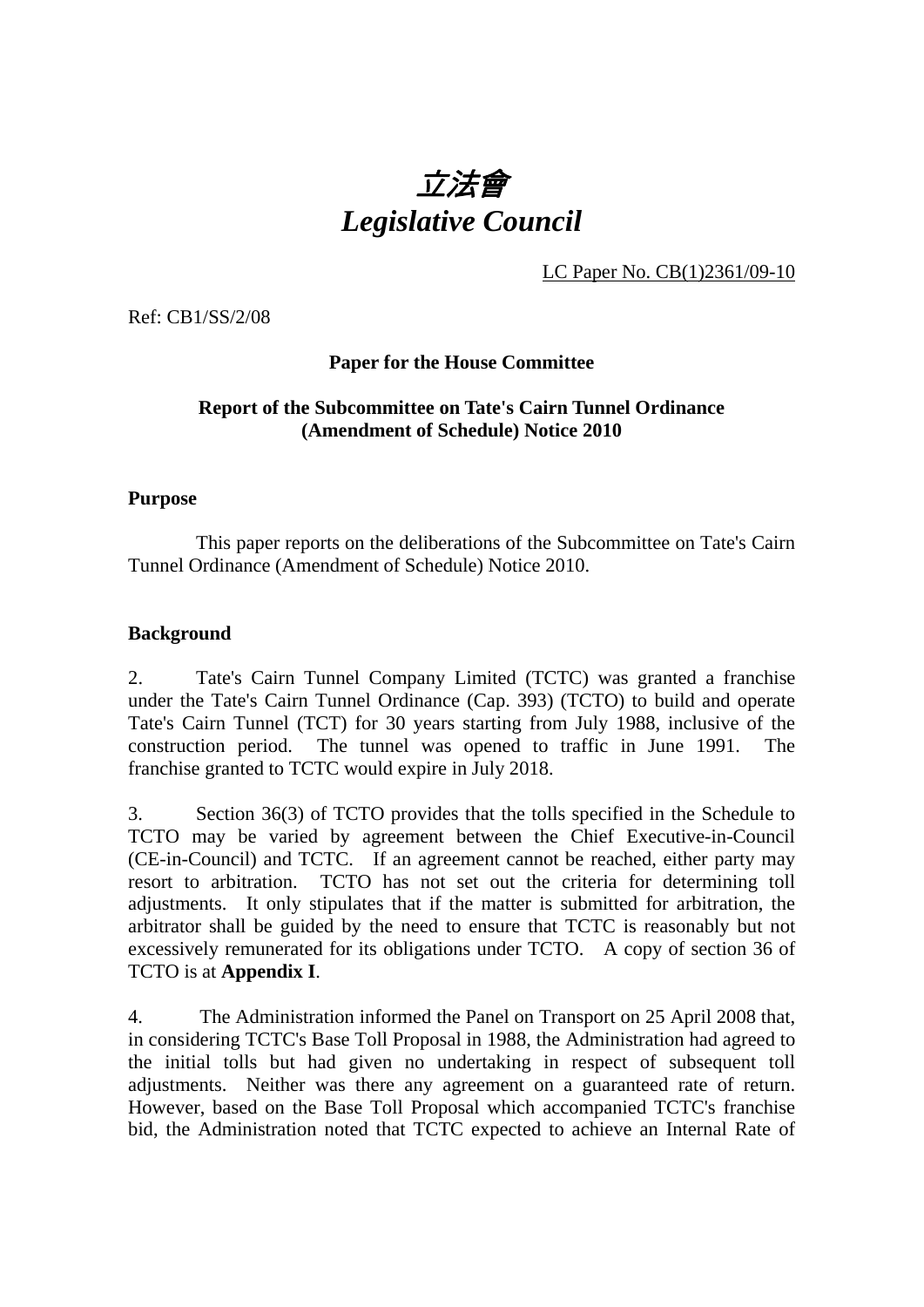Return (IRR) of 13.02% over the 30-year franchise period. The Administration has also advised that TCTC's target IRR is the lowest among the four Build-Operate-Transfer (BOT) tunnels<sup>1</sup> in Hong Kong. Route 3 (Country Park Section) aims at a target IRR of 15.18%, while the targets for the Eastern Harbour Crossing and the Western Harbour Crossing are both 16.5%.

#### Legislative Council's power to amend the toll levels of Tate's Cairn Tunnel

5. Before seeking the approval of CE-in-Council for TCTC's applications for toll increases, the Administration would seek the views of the Panel on Transport and the Transport Advisory Committee (TAC). After an agreement on revision to toll levels is reached between CE-in-Council and TCTC, the Commissioner for Transport (C for T) shall amend the Schedule to TCTO by notice in the Gazette as soon as practicable. Such a notice is a piece of subsidiary legislation subject to the negative vetting procedure of the Legislative Council (LegCo). The power of C for T to make the notice does not cover the determination of toll levels and the timing for implementation of the new tolls. According to section 34(2) of the Interpretation and General Clauses Ordinance (Cap. 1), the power of LegCo to amend subsidiary legislation has to be consistent with the power to make such subsidiary legislation. In other words, there is little room for LegCo to amend such notices other than making minor technical amendments. Similarly, LegCo cannot repeal the notice as the exercise of such power is also inconsistent with the power of C for T to make such notice.

#### **Toll increases for Tate's Cairn Tunnel**

6. So far, TCT has had five toll increases that came into effect in May 1995, November 1996, January 2000, August 2005, and November 2008 respectively.

7. TCTC applied for its sixth toll increases in July 2009, proposing a \$1 toll increase for each vehicle category. The Panel on Transport was consulted on TCTC's application at its meeting on 15 December 2009. Having regard to the views expressed by the Panel and following further consultations with the Administration, TCTC submitted a revised application in January 2010. While maintaining its earlier proposal of a \$1 toll increase for most vehicle categories, TCTC proposes not to increase the toll for public light buses (and to provide \$1 promotional discount for empty taxis between midnight and 6 a.m). The revised toll increases range from 0% to 9% for different vehicle types. A comparison of the existing and new tolls is set out at **Appendix II**.

 $\overline{a}$ 1 BOT tunnels are owned and managed by franchisees over a franchise period, and their operations are governed by their respective legislation.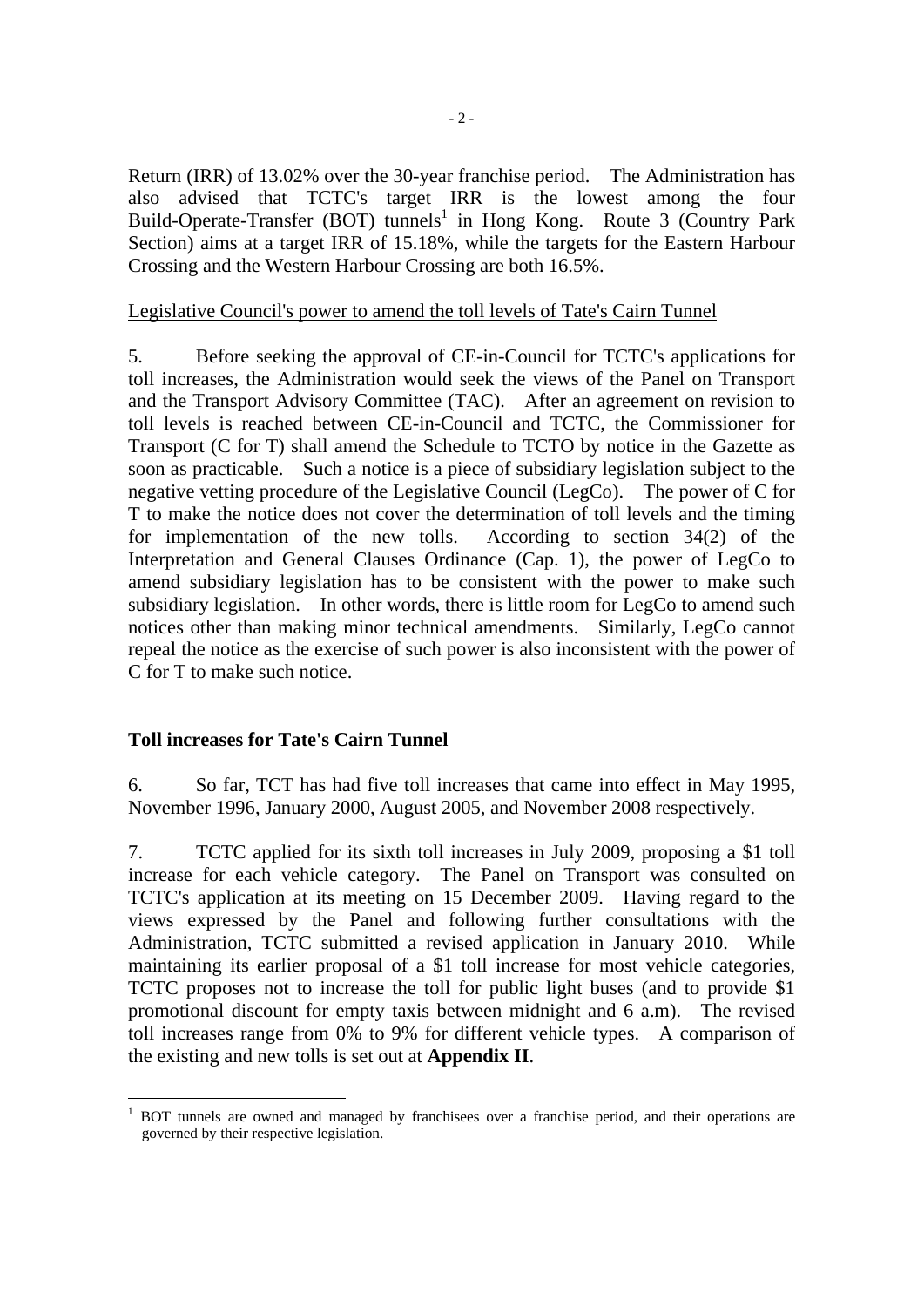#### **Tate's Cairn Tunnel Ordinance (Amendment of Schedule) Notice 2010**

8. At the meeting of the Executive Council on 11 May 2010, the Council advised and CE ordered that TCTC's application for toll increases should be approved. Taking into account TAC's concerns about public sentiment on the proposed toll increases, it was also decided that the new tolls should take effect from 25 December 2010. The Tate's Cairn Tunnel Ordinance (Amendment of Schedule) Notice 2010 (L.N. 67) reflecting the increase of the tolls payable under TCTO was gazetted on 20 May 2010 and tabled in LegCo on 26 May 2010.

9. The scrutiny period of the Notice has been extended to 14 July 2010 by resolution of the Council on 23 June 2010.

#### **The Subcommittee**

10. At the meeting of the House Committee on 28 May 2010, Members decided to form a subcommittee to examine the Tate's Cairn Tunnel Ordinance (Amendment of Schedule) Notice 2010. The Subcommittee held two meetings on 8 and 15 June 2010 under the chairmanship of Hon Miriam LAU. The membership list of the Subcommittee is at **Appendix III**.

#### **Deliberations of the Subcommittee**

11. The Subcommittee notes that there is little room for LegCo to amend the Tate's Cairn Tunnel Ordinance (Amendment of Schedule) Notice 2010 other than making minor technical amendments, and that LegCo cannot repeal the Notice.

12. Subcommittee members have pointed out that TCTC's financial position is already gradually improving. As at the end of June 2008, TCTC has accumulated profit of \$103 million. Members have also expressed concern that the proposed toll increases may trigger a spate of fee increases by other public utilities. The Subcommittee considers that the Administration should request TCTC to offer additional promotional discounts in order to alleviate the impact arising from the proposed toll increases. In particular, the Subcommittee has requested TCTC not to increase tolls for public buses lest the toll increase may add to the pressure for bus fare increase and would thus impose a greater financial burden on the commuting public.

13. The Administration has pointed out that TCT's tolls take up less than 1% of the operational cost of franchised bus companies, and whether promotional discounts could be provided for public buses is a commercial decision of TCTC.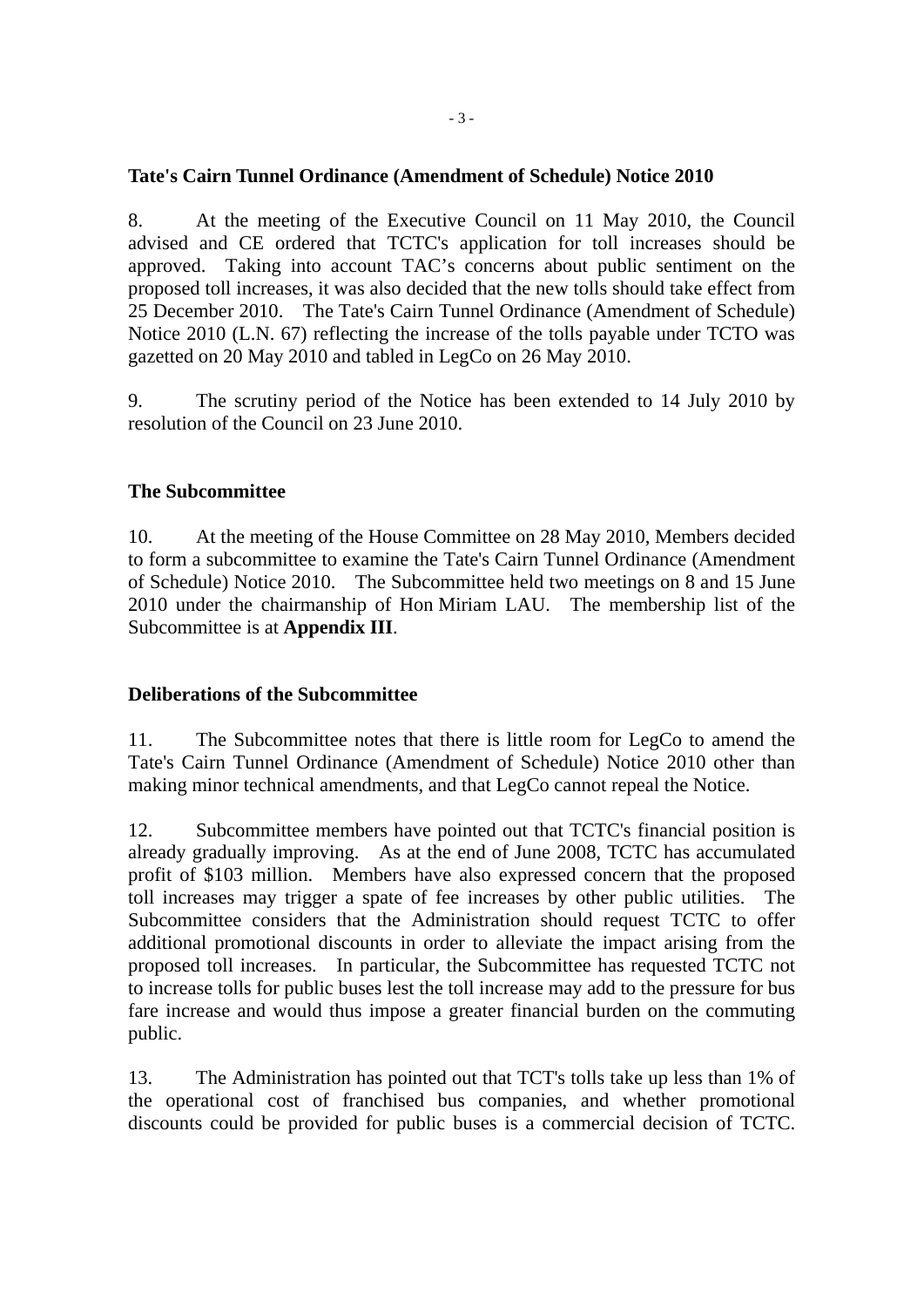In response to the Subcommittee's request, TCTC has advised that, after consideration of its financial position, it would not be able to provide promotional discounts for public buses.

14. Some members maintain the view that public buses should be exempted from the proposed toll increases as the annual income thus foregone for TCTC is estimated to be only \$1.7 million, which would be insignificant to TCTC. However, the exemption would relieve the fare increase pressure for the franchised bus companies. TCTC has advised that it has carefully weighed TCTC's financial position against that of the bus companies in coming up with the present decision. TCTC has pointed out that regarding the proposed toll increases, while the average increase rate is 5.9%, the increase rates for double-decker and single-decker buses are only 3% and 4% respectively. TCTC has emphasized that the proposed toll increases have been minimized after taking public interest into due consideration.

15. Subcommittee members have also expressed concern about the traffic impact of the proposed toll increases on Lion Rock Tunnel (LRT) as the toll disparity between LRT and TCT would be widened as a result. The Administration has advised that TCTC's estimate is that, based on its revised proposed toll increases, about 500 vehicles would be diverted to LRT and only 100 vehicles would be diverted to each of Tai Po Road and Route 8 (between Cheung Sha Wan and Shatin) per day. Moreover, based on past experience, TCT's traffic flow would be reduced only in the first two months after tolls were increased, and its traffic flow would afterwards resume to the normal level. The Administration's assessment is that the traffic impact of the proposed toll increases on LRT would not be significant.

16. Some members have also expressed concern about the impact of the proposed toll increases on the toll rate of Route 8, as the latter is determined by taking into consideration various factors such as tolls of alternative routes (including TCT). The Administration has confirmed that at present it has no plan to adjust the toll rate of Route 8 or LRT.

17. Subcommittee members are of the view that as in the case of other BOT tunnels, given the existing franchise arrangement and toll adjustment mechanism for TCT, there is little the Administration or LegCo can do to prevent substantial or frequent toll increases in future. It is therefore imperative for the Administration to iron out effective measures such as extending TCTC's franchise or buying back TCT at a reasonable price. In this connection, members note that the Government has commissioned a consultancy study in November 2008 to identify possible measures to improve traffic distribution among the three road harbour crossings, two of which are operating under BOT franchises. The Administration has advised that the consultants are expected to submit their report around mid year. The Administration has undertaken to consult the Panel concerned on the relevant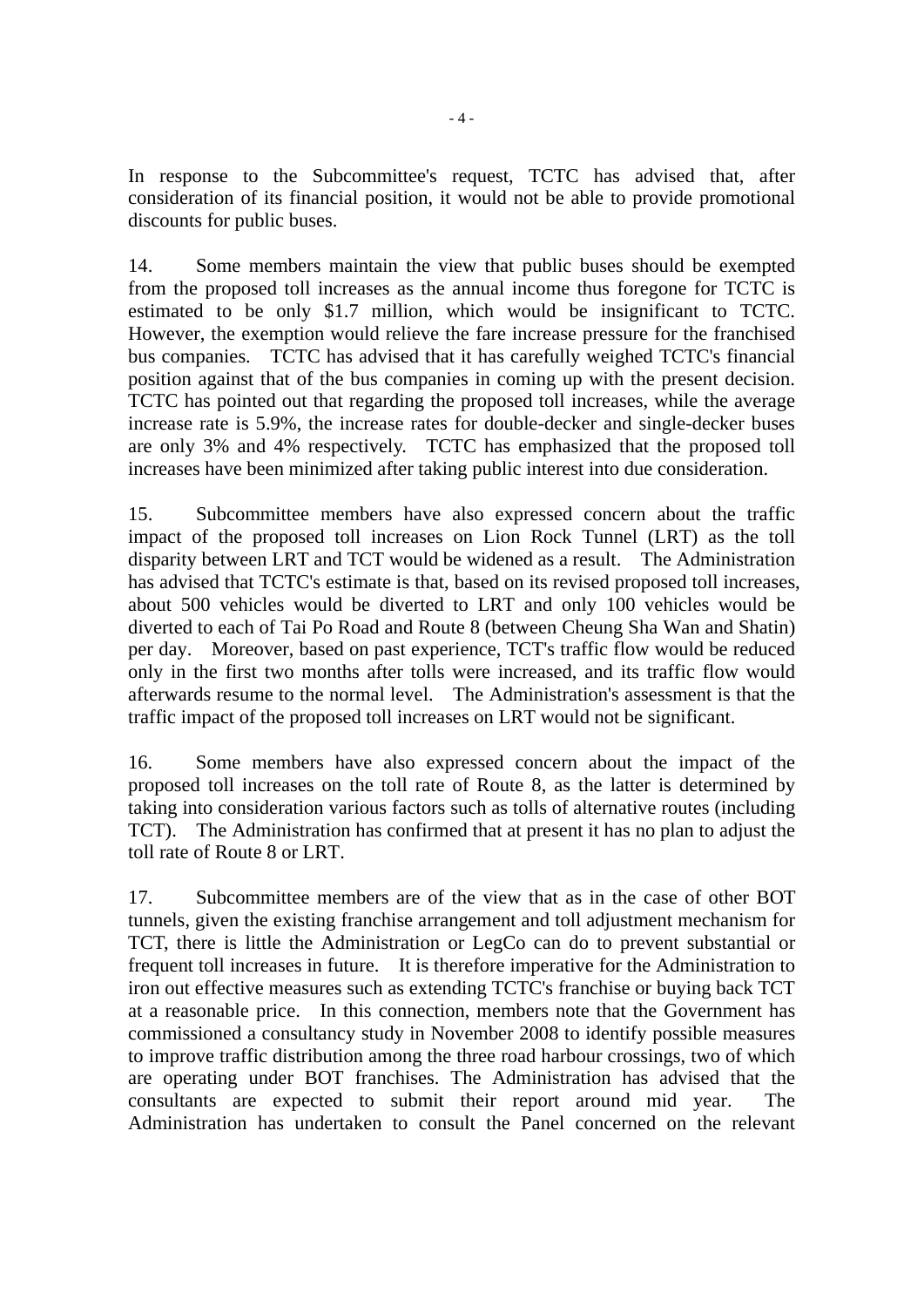recommendations.

18. The Administration and the Subcommittee will not move amendments to the Tate's Cairn Tunnel Ordinance (Amendment of Schedule) Notice 2010.

### **Advice sought**

19. Members are invited to note the deliberations of the Subcommittee.

Council Business Division 1 Legislative Council Secretariat 30 June 2010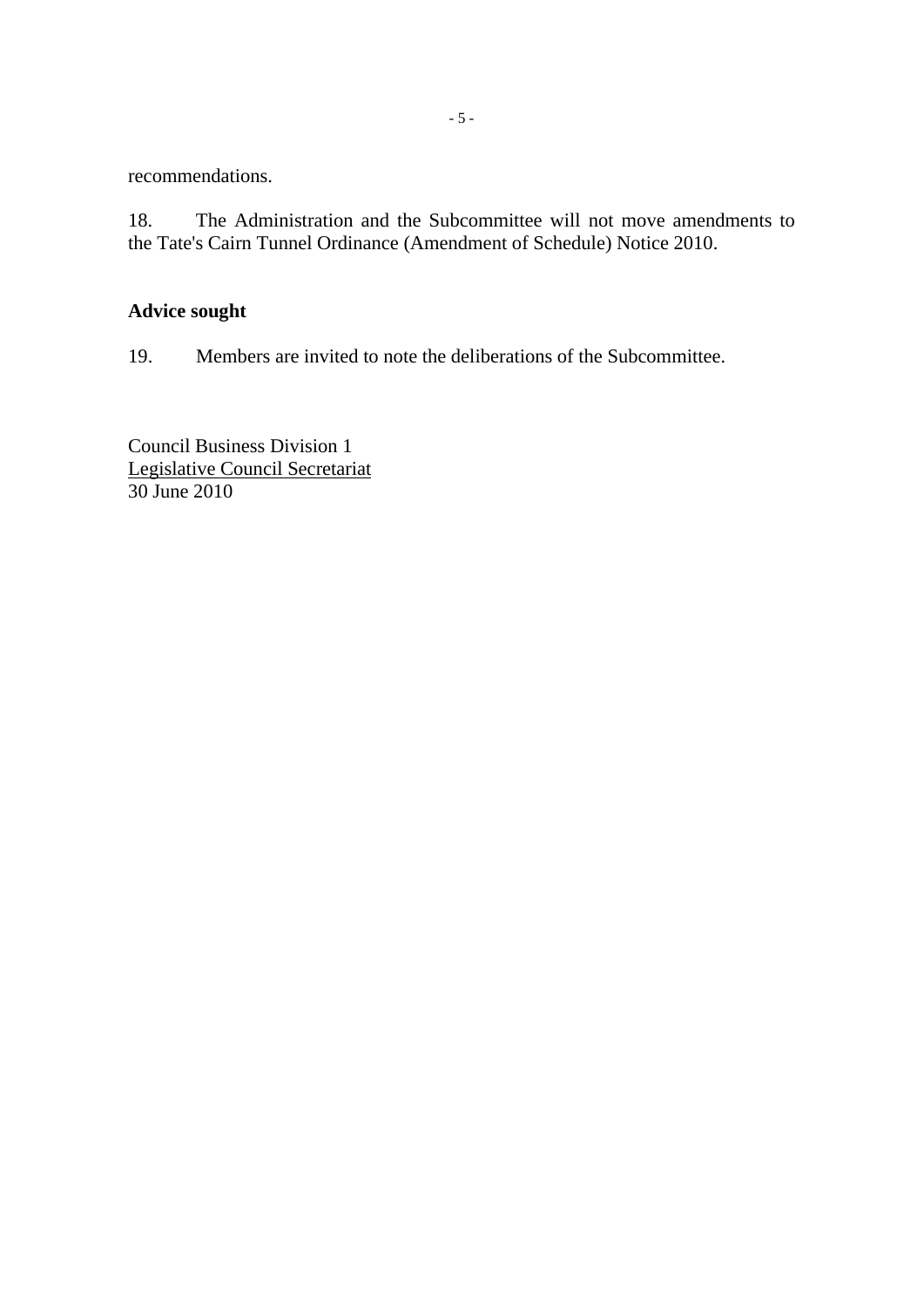| Chapter: 393 | Title: | <b>TATE'S CAIRN</b>                 | Gazette                                             |
|--------------|--------|-------------------------------------|-----------------------------------------------------|
|              |        | <b>TUNNEL</b>                       | Number:                                             |
|              |        | <b>ORDINANCE</b>                    |                                                     |
| Section: 36  |        |                                     | Heading: Company to charge Version Date: 30/06/1997 |
|              |        | approved tolls for use<br>of tunnel |                                                     |

### **PART VIII**

### COLLECTION OF TOLLS

(1) Subject to this Ordinance, the Company may demand and collect tolls in respect of the passage of motor vehicles through the tunnel.

(2) The tolls that may be collected under subsection (1) shall be those specified in the Schedule.

(3) The tolls specified in the Schedule may be varied-

(a) by agreement between the Governor in Council and the Company; or

(b) in default of agreement by submission of the question of the variation of tolls to arbitration under the Arbitration Ordinance (Cap 341) by either the Governor in Council or the Company.

(4) On a submission to arbitration under subsection (3), the arbitrators shall be guided by the need to ensure that the carrying out by the Company of its obligations, or the exercise of its rights, under this Ordinance is reasonably but not excessively remunerative to the Company, having regard to-

(a) any material change in the economic conditions of Hong Kong since the enactment of this Ordinance or, as the case may be, since tolls were last determined under this section;

(b) the dismissal of any appeal by the Company made under section 53;

(c) any material change in any other circumstances affecting the exercise by the Company of its rights under the franchise;

(d) the effect of the introduction of, or alteration in, any tax or levy imposed on the use of the tunnel;

(e) the project agreement; and

(f) any other relevant matter.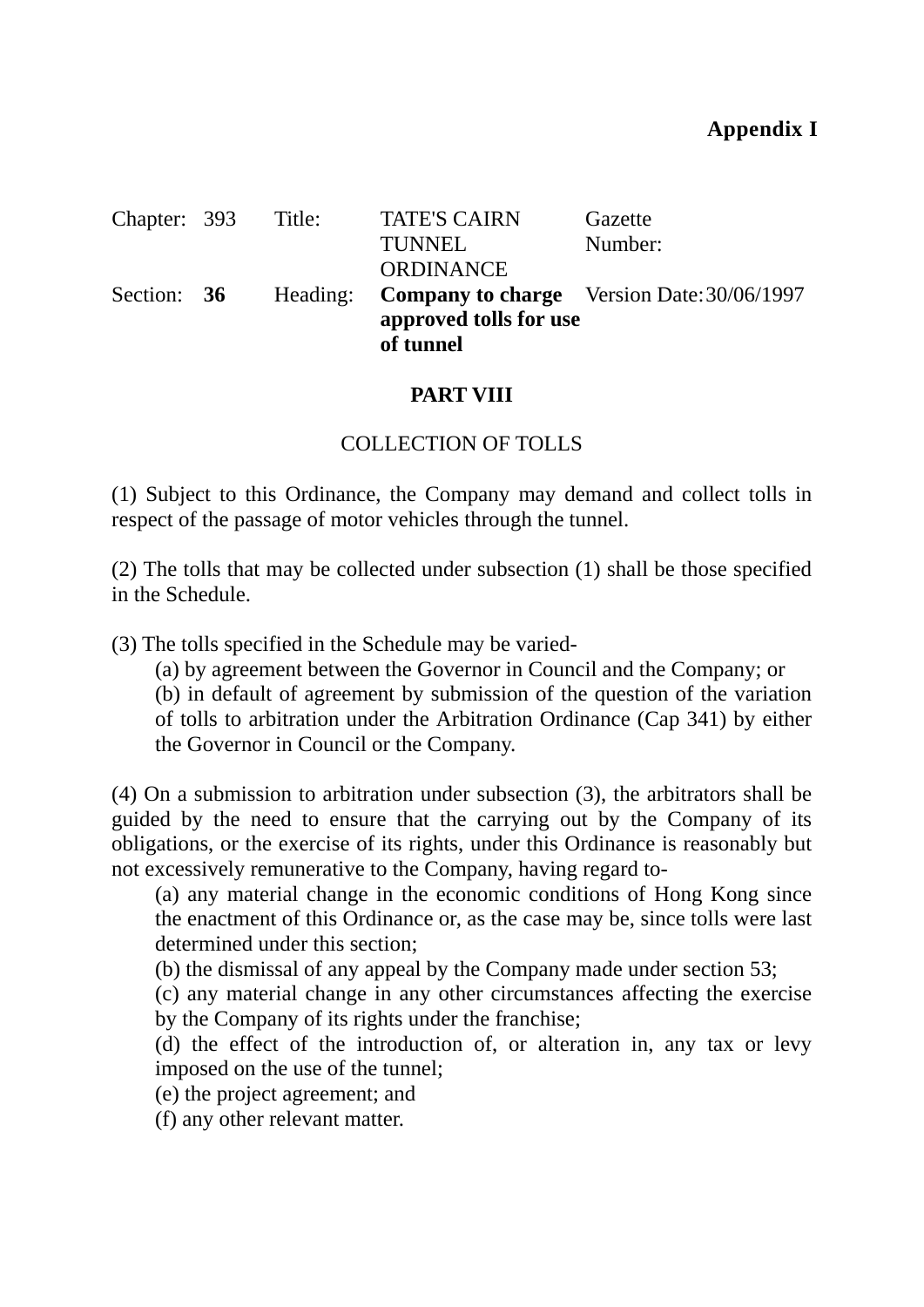(5) In determining for the purposes of subsection (4) whether the carrying out by the Company of its obligations, or the exercise of its rights has been reasonably but not excessively remunerative to the Company, the arbitrators shall, if there has been any failure by a guarantor under the further guarantee agreement to comply with the terms of that agreement, deem the Company to be in the financial position it would have been in had the further guarantee agreement been honoured, and subject to this subsection nothing in that subsection shall be deemed to render such failure a relevant matter which the arbitrators may take into consideration.

(6) Where under subsection (3)-

- (a) the Governor in Council and the Company agree to a variation of the tolls; or
- (b) in an award pursuant to a submission to arbitration it is determined that the tolls should be varied,

the tolls specified in the Schedule shall be varied in compliance with such agreement or award, as the case may be.

(7) The Commissioner shall, by notice in the Gazette, as soon as is practicable after such agreement or award as is referred to in subsection (6), amend the Schedule.

(Enacted 1988)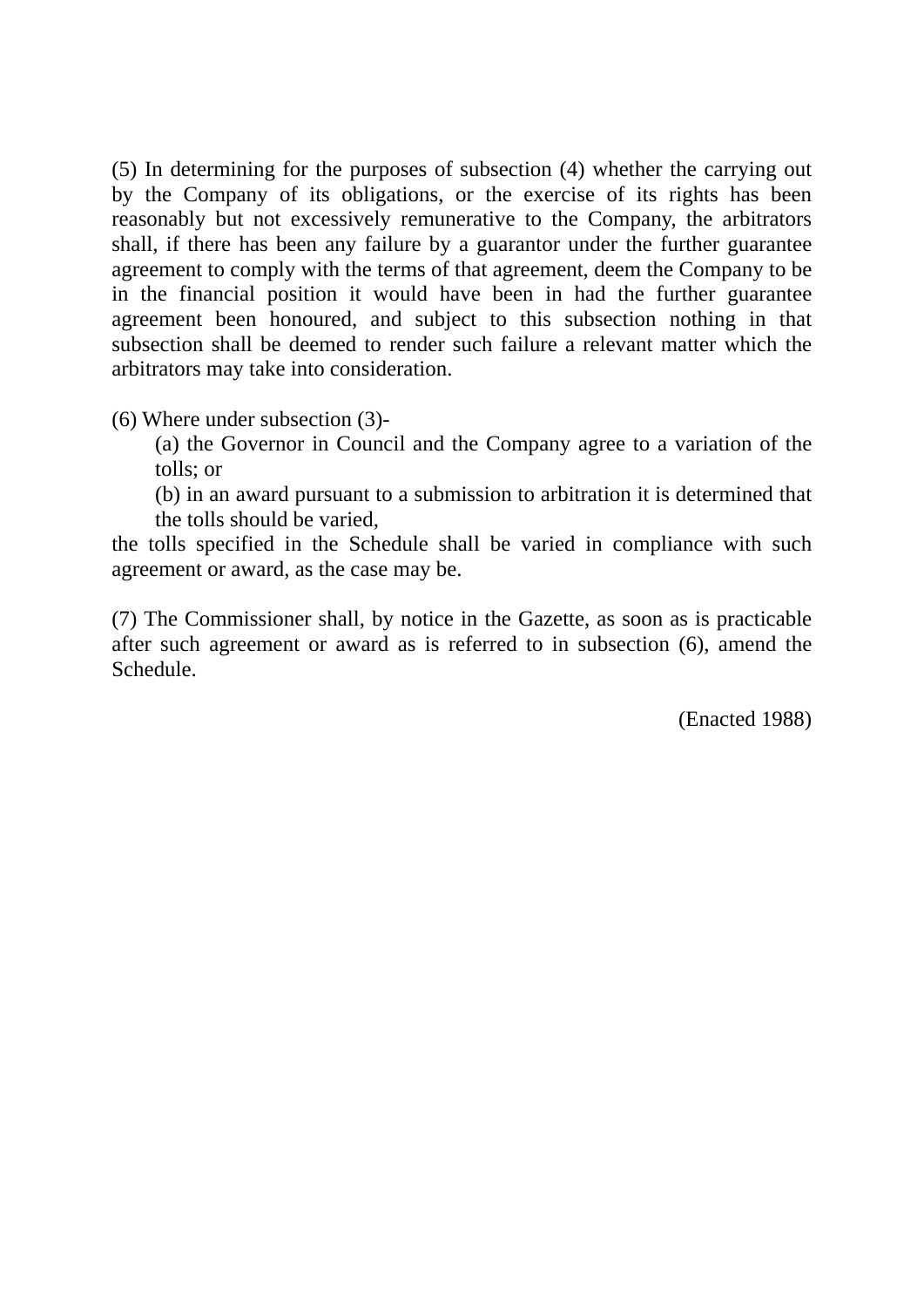# **Appendix II**

# Tate's Cairn Tunnel Tolls

| Category | <b>Vehicle</b>                                                                                                                                                     | Toll $(\$)$<br>(as from<br>25 December<br>2010) | <b>Existing</b><br>Toll $(\$)$ | Percentage<br><b>Increase</b> |
|----------|--------------------------------------------------------------------------------------------------------------------------------------------------------------------|-------------------------------------------------|--------------------------------|-------------------------------|
| 1.       | Motorcycles, motor tricycles                                                                                                                                       | 12                                              | 11                             | 9%                            |
| 2.       | Private<br>electrically<br>cars,<br>powered passenger vehicles,<br>taxis                                                                                           | 15                                              | 14                             | 7%                            |
| 3.       | Public light buses                                                                                                                                                 | 21                                              | 21                             | N/A                           |
| 4.       | Private light buses                                                                                                                                                | 22                                              | 21                             | 5%                            |
| 5.       | Light goods vehicles<br>and<br>special purpose vehicles of a<br>permitted<br>vehicle<br>gross<br>weight<br>not<br>exceeding<br>5.5 tonnes                          | 22                                              | 21                             | 5%                            |
| 6.       | Medium goods vehicles and<br>special purpose vehicles of a<br>permitted gross<br>vehicle<br>weight of or<br>exceeding<br>5.5 tonnes but not exceeding<br>24 tonnes | 26                                              | 25                             | 4%                            |
| 7.       | Heavy goods vehicles and<br>special purpose vehicles of a<br>permitted<br>vehicle<br>gross<br>weight of or exceeding<br>24 tonnes but not exceeding<br>38 tonnes   | 26                                              | 25                             | 4%                            |
| 8.       | Public<br>private<br>and<br>single-decker buses                                                                                                                    | 29                                              | 28                             | 4%                            |
| 9.       | Public<br>private<br>and<br>double-decker buses                                                                                                                    | 32                                              | 31                             | 3%                            |
| 10.      | Each additional axle in excess<br>of 2                                                                                                                             | 19                                              | 18                             | 6%                            |